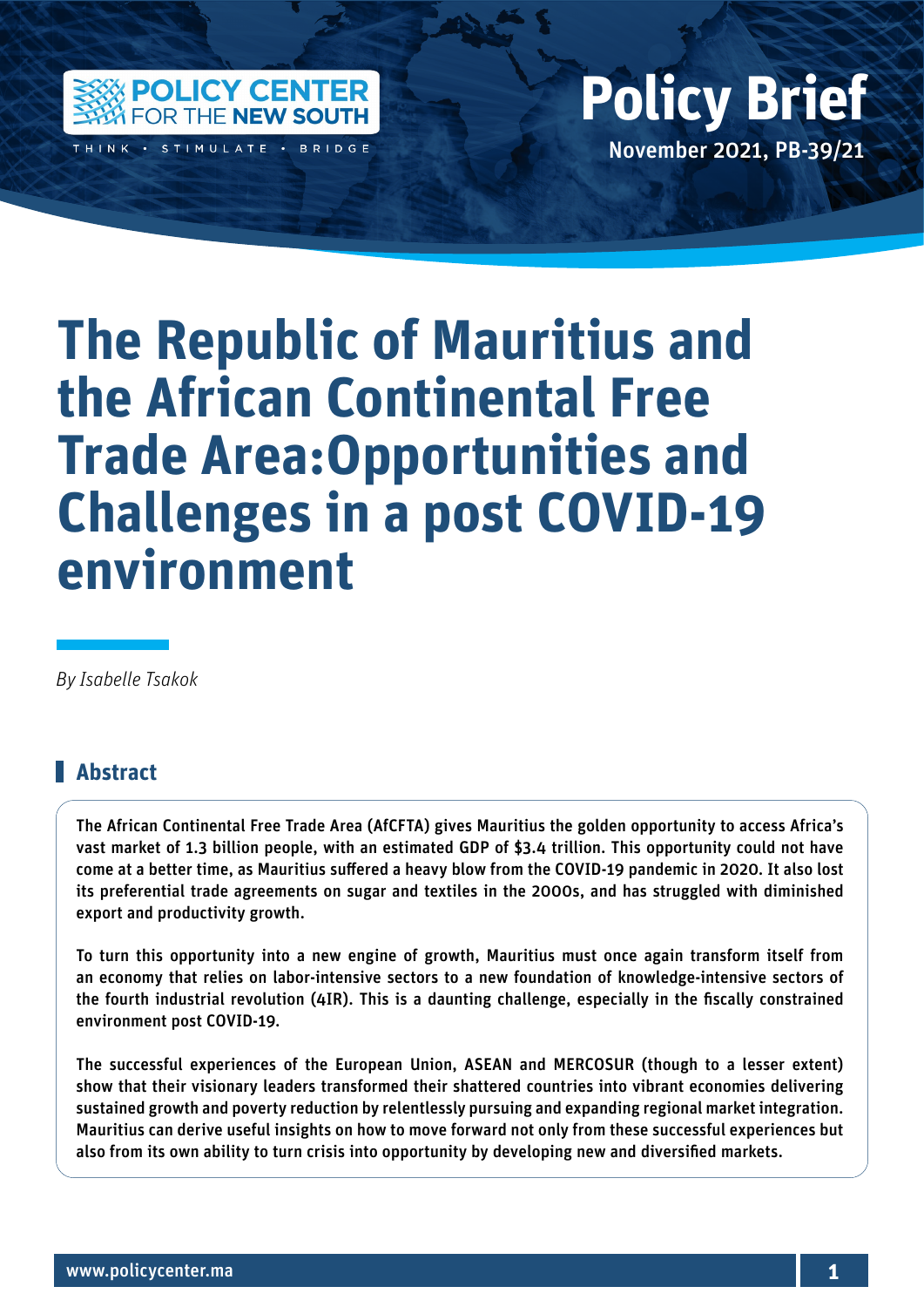### **Introduction**

Markets matter. This is abundantly clear to the small island nation of the Republic of Mauritius. $1$  Mauritius was strategically located in the time before the Suez Canal was opened (Nov. 17, 1869). At that time, when international trade was primarily carried out by sailing ships,<sup>2</sup> vessels stopped to replenish supplies in the only excellent harbor in the Indian Ocean: Port Louis, now the capital of Mauritius. With steam ships going through the Suez Canal, the backwater nature of Mauritius was made painfully clear by the well-known Meade<sup>3</sup> and Titmuss Reports (1960). With its socio-economic problems exacerbated by a booming population on a tiny island,<sup>4</sup> the reports pointed out the bleak economic prospects of a one-crop, isolated and remote island. At that time, the population growth rate was 2.8% per year; with a population density of 910/sq. mile.

Despite tremendous progress since independence (1968), the pre-COVID-19 period proved to be particularly challenging for Mauritius. In the last decade or so, it has lost its preferential trade agreements for its two main exports: (i) for sugar, the ACP import quotas<sup>5</sup> with the EU, in 2017; and (ii) for textiles: the Multi-Fiber Agreement lasted 1974-94; the Agreement on Textiles and Clothing (ATC) lasted 1994-2004; and the African Growth and Opportunity Act (AGOA) with the United States lasted 2000-08. Mauritius has had to weather the global financial crisis (2007-08) and the economic slowdown in Europe, its major market (at least 50% of its total exports, goods and services) Thus, from around 2010, Mauritius

was already struggling with diminished export markets, lower investment, and slow productivity growth.

Then came the COVID-19 pandemic. The response of the Government of Mauritius in terms of a hard lockdown and subsequent quarantine measures was rapid and effective. Between April 2020 to March 2021, Mauritius was largely 'COVID-19 free'. But then, a second outbreak occurred. Hit by the shutdown of global tourism, with cascading negative effects on the local hospitality industry, loss of exports (-36.3%); declines in consumption (-16.8%) ; and in investment (-26.7%), Mauritius' GDP in 2020 shrunk by 14.9 % instead of the predicted growth of 3%- 4%. Mauritius had the worst COVID-19-related GDP loss in Africa (WBG, April 2021).

Mauritius is thus in urgent need of new sources of growth in a world that is more competitive and yet more closed because the pandemic has disrupted many lines of business. At the same time, the African Continental Free Trade Area (AfCFTA) is opening many other market opportunities as Mauritius now has access to a continentwide market of 1.3 billion people with a combined GDP of \$3.4 trillion (WBG, 2020). What opportunities and challenges does AfCFTA present for Mauritius at this difficult time in its search for new sources of growth, and what should Mauritius do to exploit these once-in-a century opportunity?

This Policy Brief looks at the main opportunities and challenges that post-COVID-19 Mauritius faces. It draws on insights derived from the experiences of three cases of regional market integration: the EU, ASEAN, and MERCOSUR, to assess these opportunities and challenges. These experiences and insights were discussed in 'Regional Market Integration, Agricultural Transformation and Poverty Reduction: A review of experiences in selected cases of regional market integration' (Tsakok, Aug. 2021).

### **Brief Overview of Salient Features of Mauritius from Independence in 1968**

A poor, isolated, and overpopulated country: At independence from the United Kingdom in 1968, with a per-capita GDP of \$260, Mauritius was still dominated

<sup>1.</sup> The Republic of Mauritius consists of the main island of Mauritius and several tiny islands: Rodrigues, Agalega, Tromelin, Cargados Caragos, and the Chagos Archipelago, which includes Diego Garcia and several islets around these islands. Mauritius is highly vulnerable to intense cyclones, abnormal tidal surges, prolonged droughts, flash floods, and increasing sea temperature. Its total area is 2,040 square km, with mainland Mauritius occupying 1,865 km 2; and Rodrigues 108 km 2 (WBG, Climate Change Knowledge Portal, Mauritius).

<sup>2.</sup> The advent of steam ships was a watershed event responsible for the first wave of globalization (1870-1913).

<sup>3.</sup> James Meade was a Nobel Prize winning economist (1961). He held little hope for Mauritius. He wrote "It is going to be a great achievement if [the country] can find productive employment for its population without a serious reduction in its current standard of living… [The] outlook for peaceful development is weak" (Stiglitz, March 2011).

<sup>4.</sup> Total area is 790 sq. miles or 2,040 sq. kilometers, much smaller than the Washington D.C. metropolitan area of 4,000 sq. miles or 10,360 sq. kilometers. The total area covers the mainland of Mauritius and surrounding tiny islands.

<sup>5.</sup> The ACP sugar import quotas are for the African, Caribbean and Pacific states to the EU.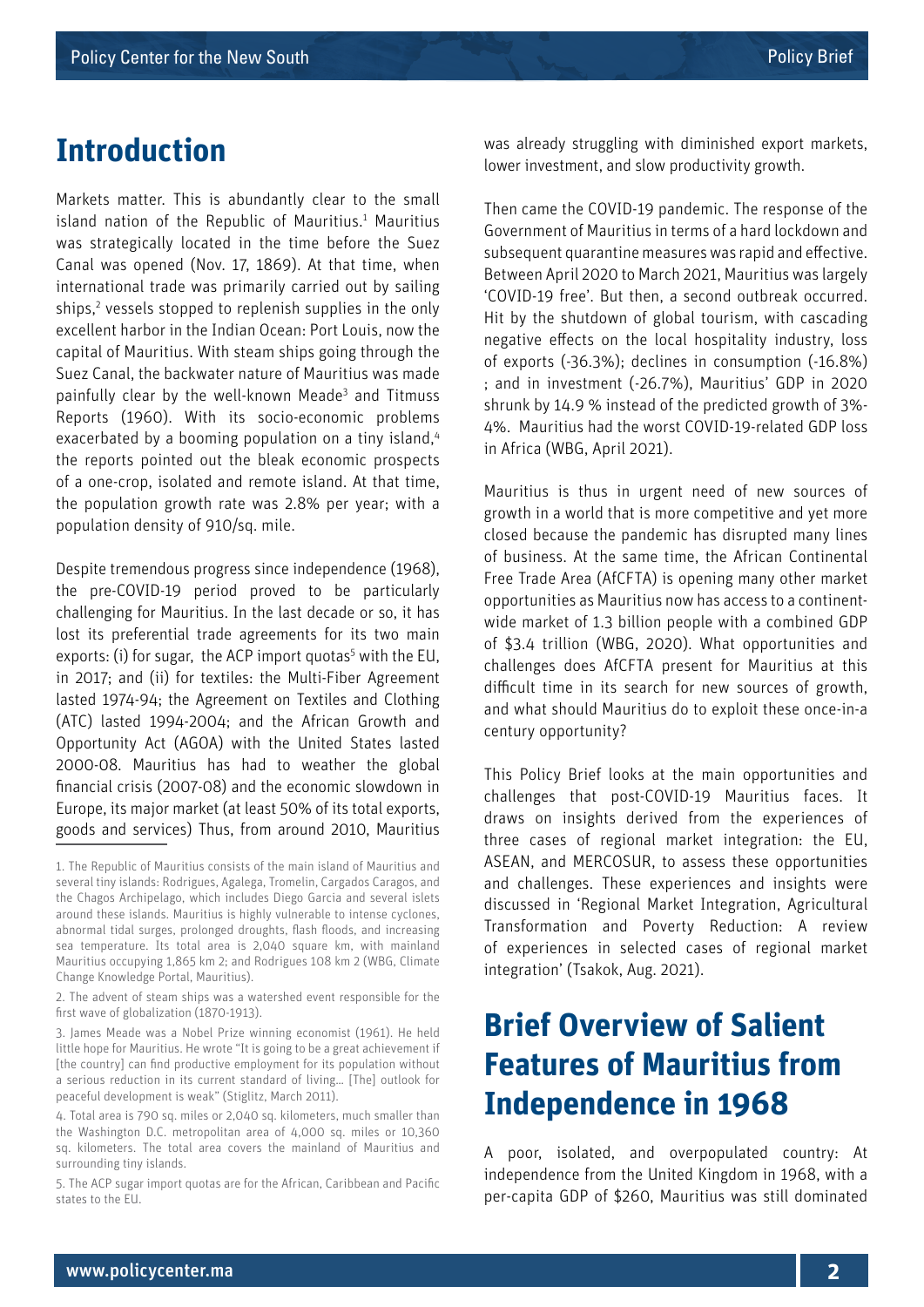by sugar, which contributed some 22% of GDP. From a mono-crop, inward-looking economy, Mauritius was transformed as it became export-oriented, and diversified. In addition to sugar, other sectors were developed: textiles, tourism, financial, and Information & Communication Technology (ICT) services. In 2020, the year it was hard hit by the COVID-19 pandemic, its GNI/cap was \$10,230 (WDI), making Mauritius an upper middle income country.6

Mauritius' success in transitioning towards a diversified and inclusive growth economy proved Meade and Titmuss wrong: At one of its lowest points in the 1970s—a 30% drop in sugar prices in 1976 and the second oil price shock in 1979—Mauritius' leaders took the risk of reform. With assistance from the World Bank and the International Monetary Fund (IMF), they used two structural adjustment programs and five successive IMF stand-by arrangements (1980-86), to re-orient the economy from inward-looking to export-orientation and to invest in new growth poles. Specifically, Mauritius undertook the following key measures: (i) two substantive devaluations; (ii) reform of the tariff regime including elimination of all quantitative restrictions; (iii) setting up an Export-Processing Zone (EPZ), including incentives for private investment in the EPZ; (iv) rehabilitation and restructuring of the sugar sector; and (v) promotion of tourism in terms of facilitating air access and increasing hotel capacity (World Bank, July 1989). In an island where ethnic tensions can flare up during bad times, the social contract of shared growth underlying this approach worked miracles. The wealthy class of sugar plantations, banks, and big businesses agreed to the funding of a welfare state to redistribute income and opportunities, and to protect the most vulnerable. Shared growth and the delivery of free education and healthcare services to all has virtually eliminated extreme poverty and promoted social cohesion. The Government's entire budget is allocated to socio-economic development of the island, as Mauritius does not have a standing army. The transition created a large middle class<sup>7</sup> which was nearly 80% of the total population in 2007 (WBG, Jn. 2015).

Institutions promoting stability, social cohesion, and good governance critical in its success need to be strengthened: The institutional framework Mauritius inherited has been a major stabilizing factor. A British colony from 1810-1968, it has inherited the Westminster system of parliamentary democracy with the separation of powers between the legislative, judicial,<sup>8</sup> and executive branches, enshrined in the Constitution of Mauritius. Mauritius has a multi-party system with elections every five years. It has successfully maintained macro and political stability even during difficult times; enforcing respect for the rule of law and private property rights. For a decade, Mauritius led the Mo Ibrahim Index of African Governance. For 2019, it obtained the highest Overall Governance score, at 77.2.<sup>9</sup> Unfortunately, its overall governance score declined over the decade (2010-19) due to weakening social protection and deteriorating human rights. For Africa as a whole, governance has declined, for the first time in a decade (Mo Ibrahim Foundation, IIAG 2020). Also, Mauritius was named a High-Risk Third Country for money laundering by the European Commission in May 2020. It was however removed from this list on October 21, 2021.<sup>10</sup> (JD/SUPRA) Corruption continues to be a problem (it has worsened compared to 2012, but somewhat improved compared to 2019), as the Transparency International Corruption Perception Index (CPI 2020) indicates: out of 180 countries, Mauritius ranked 52, with a score of 53.11

Increasing income inequality is a threat to social cohesion: From 2007 to 2012, the income growth of the bottom 40% increased by only 1.8% compared to 3.1% for the population at large. The consumption of the richest 10% of households in Mauritius, which was 7.8 times that of the poorest in 2007, increased to 8.1 times by 2012 (WBG, 2017). Therefore, income inequality as measured by the Gini Index also increased from 0.34 to 0.37, which means that any unit of growth was less

<sup>6.</sup> World Bank income classification (July 01, 2020) (USD, Atlas method): Lower middle: 1,035-4,045; Upper middle: 4,046-12,535; High: 12,536 and above. In 2019, its GNI/cap was \$12,740, making it a high-income country. Mauritius is therefore on the borderline between upper-middle and high-income class.

<sup>7.</sup> There is no universal consensus on how the middle class is defined and measured. The Mauritian middle class is defined as households having a 10% chance of falling into poverty; the vulnerable as households with a 20% chance of falling into poverty (WBG, 2015).

<sup>8.</sup> Mauritian law is an amalgam of both British and French legal traditions. 9. Somalia has the lowest score at 19.2.

<sup>10.</sup> Mauritius has undertaken some key reforms to address its deficiencies in its Anti-Laundering Money and Counter Financing Terrorism (AML/ CFT) regime. It is therefore on track to be removed from the 'grey list' in October 2021 (JD SUPRA, June 29, 2021). Indeed, it was removed from the list on October 21, 2021. The next step is for the European Commission to review information by the Financial Action Task Force (FATF), and if confirmed, it will delist Mauritius from the Black List.

<sup>11.</sup> For comparison, New Zealand and Denmark, the least corrupt, ranked 1 with a score of 88; more corrupt than Mauritius, South Africa ranked 69 with a score of 44; the most corrupt out of the 180 countries, Somalia, ranked 179 with a score of 12. Of African countries, Botswana is the least corrupt, ranked 35, with a score of 60. (Transparency International, 2020)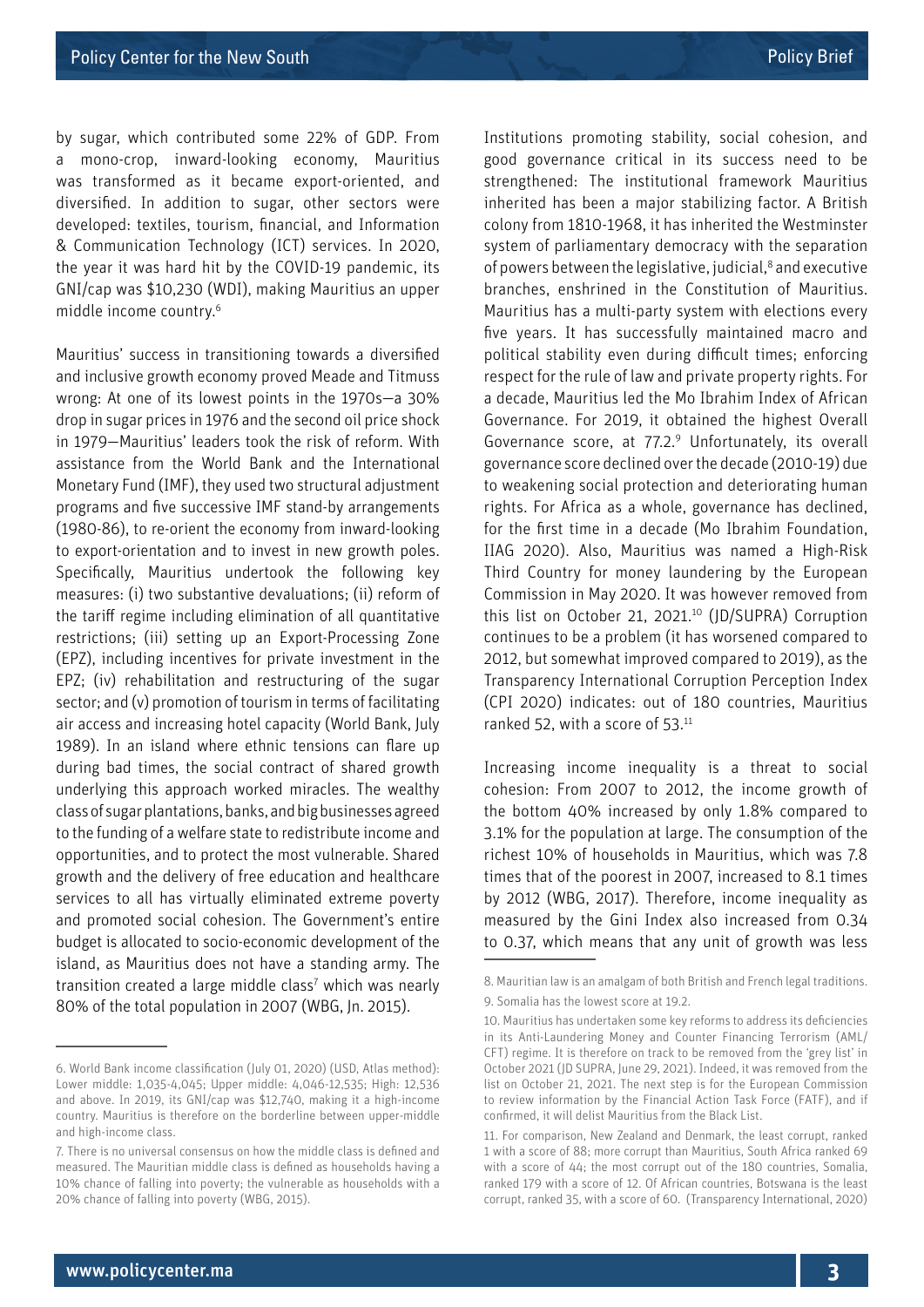effective in reducing poverty<sup>12</sup>. During the same period, economic vulnerability increased: from around 10% to nearly 13% of the population. Even the size of the middle class declined from nearly 80% (2007) to around 77 % (2012). In fact, the distribution of income from property and labor has progressively become more unequal. (WBG, Apr 2021) Continuation of this trend would undermine social cohesion, one of the strengths of the Mauritian response to crisis, thus threatening the sustainability of growth itself.

The COVID-19 pandemic has laid bare key structural weaknesses in the Mauritian economy: Growth was already lackluster when COVID-19 hit, because Mauritius had lost its preferential markets in sugar and textiles in the early 2000s, accelerating the need for a profound transformation of the Mauritian economy from laborintensive to services and knowledge-intensive industries, in which Mauritius was less-competitive. This structural transformation demands highly-skilled workers, of which there is an insufficient supply in the Mauritian labor market. Already, the Enterprise Survey showed that there was a 30 % increase in the skills mismatch index between 2001-10. (WBG, Sept. 2015). This problem persisted and in fact worsened during the pandemic. (WBG, April 2021). This mismatch is a major factor in the polarization within the labor market, as highly-skilled workers benefit from a disproportionate increase in relative wages while low-skilled workers remain unemployed as they are unable or unwilling to compete with migrants for the low paying unskilled jobs.<sup>13</sup> In addition to increasing income inequality, these skills mismatches, coupled with labor market rigidities and declining investment,<sup>14</sup> have been major contributors to lower productivity growth and lower competitiveness. The pandemic has not only been a major drain on government's finances but also hurt the employment opportunities for low-skilled labor, especially for women and young people, much more than for the highly-skilled. Unemployment never fell below 6.5% in the 2000s, well above its 3% level in the early 1990s (WBG, Apr. 2021). In addition to having an excess

supply of low-skilled labor, Mauritius will soon have to address the social protection implications of a rapidly ageing society at the same time as the relative decline of its working-age population. The population of those aged 65 and older, currently nearly 17% of the total population, is projected to be 25% by 2030, 30% by 2045, and 35% by 2058. The working age population—15 to 59—is expected to fall from the current 65% to 58% of the total population by 2058 (WBG, Apr. 2021). These demographic trends imply that the dependency ratio will rise, which in turn has major implications for the scale of social protection programs needed, and therefore for the required growth in productivity and GDP to generate the finance for these programs, and the efficiency with which the programs are to be run.

# **Vision for Mauritius: A High-Income Country Based on an Inclusive and Knowledge-based Economy**

Investment in skills development is a necessity for Mauritian economy to be driven by the fourth industrial revolution (4IR): Mauritius successfully diversified from sugar to textiles, tourism, and finance while retaining sugar. With the loss of its preferential trade agreements on textiles and sugar, and with COVID-19 virtually wiping out tourist arrivals in 2020, Mauritius must accelerate its transformation to become a knowledge- and innovationbased economy. The Government of Mauritius (GOM) has laid out a National Skills Development Strategy (NSDS, 2020-24) to develop digital skills and skills needed in the ICT sector. The workforce of the 4IR must deal with artificial intelligence, robotics, 3-D printing, and the Internet of Things (IoT), among other things.15 Since the education and training required, both off and on-the job is well beyond a secondary school certificate, the government must assist low-income households to access such training if it wants inclusive, employment-generating growth.

Already on its way to be a gateway from Asia to Africa? Mauritius has the ambition of being the gateway from

<sup>12.</sup> Mauritius is still among the top 25 % in terms of Gini equality when compared to other middle-income countries. (WBG, 2015).

<sup>13.</sup> Foreign workers or migrants come mainly from: three quarters from Asia (mainly India, Bangladesh, Sri Lanka, China); the rest from Africa, Europe (mainly France), North America, and Oceania (2011 data). In 2013, foreign labor represented 4% of the Mauritian labor force, increasing from 1000 in 1990 to more than 25,000 in 2013 (International Organization for Migration (IOM), 2014).

<sup>14.</sup> Both public and private investments fell from an average of 30% of GDP in the mid 1990s to 22% between 2001-05 (WBG, Sept 2015).

<sup>15.</sup> Common examples of the IoT are: shipping container and logistics tracking; wireless inventory trackers; smart home security systems; wearable health monitors; connected appliances; biometric cybersecurity scanners; ultra-high speed wireless internet; autonomous farming equipment; and smart factory equipment. The list is growing.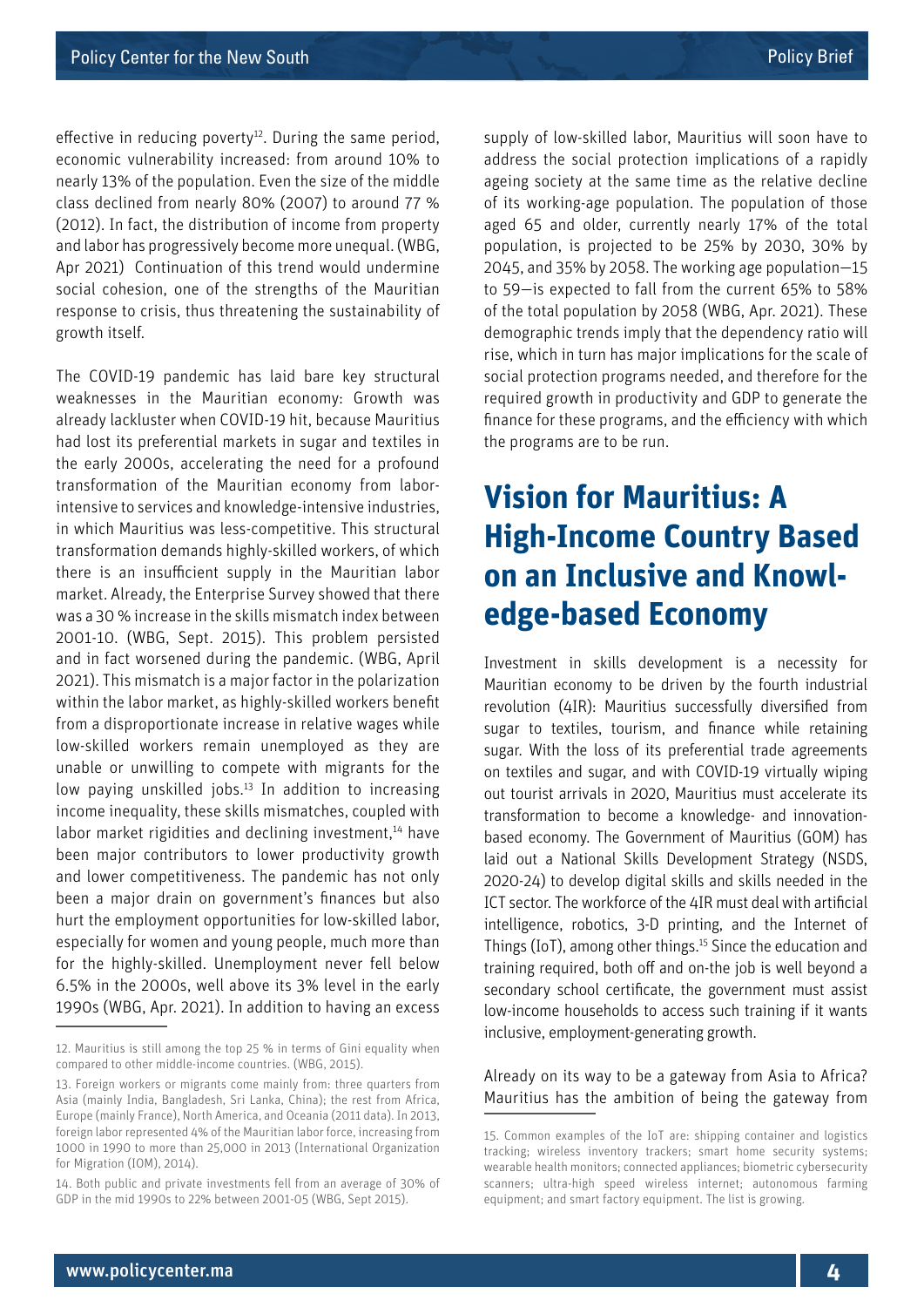Asia into Africa. It is strategically located between Asia and Africa and therefore is already a gateway to a limited extent. Having been under both French (1715-1810)<sup>16</sup> and British (1810-1968) colonial rule, Mauritians are bilingual, which facilitates access to both Francophone and Anglophone Africa. As a member of both SADC and COMESA, many non-African businesses have already set up their operations in Mauritius to access trade advantages with the continent. In 2018, intra-African exports from Mauritius averaged 23% of its total exports, and 13% of its total imports. Most of its intra-African exports are in textiles (African Press Organization, May 2021). Similar to Singapore, which is a major financial center for the ASEAN and Asia, Mauritius aims to be a center of financial and IT services, including flows of FDI into the continent. What insights can Mauritius obtain from successful experiences of regional market integration in the EU, ASEAN and MERCOSUR?

# **Main Factors that Impact the Contribution of Regional Market Integration in the EU, ASEAN and MERCOSUR: Some Insights for Mauritius**

Transformative growth driven by vision and built on stability: The three cases of regional market integration, the EU, ASEAN, MERCOSUR, all started when their leaders determined that their vision of peace and prosperity for their region can could become reality through regional market integration, unfolding over decades. In all cases, they can either face the continuation of violent conflict and mediocre growth, or they can lay the foundations for a better pathway for inclusive growth and prosperity. They chose the latter, thus unleashing powerful forces of productivity and growth. For example, the war-torn and food-scarce EU of the six founding fathers $17$  (1957) grew into the peaceful and food-secure EU of 27 members by the 2000s. For ASEAN, a region which endured severe conflicts from the late 1940s until well into the 1950s and 1960s, regional market integration decisively promoted decades of peaceful and dynamic development. Today,

the region is known for its substantial poverty reduction, resilience, and dynamism. Even MERCOSUR, for which regional market integration was more problematic in the 2000s, greatly benefitted during its 'golden age' in the 1990s. Mauritius' leaders have the vision, and the island nation has successfully maintained stability and social cohesion despite severe shocks in the 1970s and again in the 2000s. It has also managed peaceful transitions of power since independence (1968). Mauritius can now power its transformation into a knowledge-based economy by fully exploiting the vast market integration opportunities made possible by the AfCFTA since January 2021.

Insights on what worked and what did not (or are problematic): Transformative growth in the EU, ASEAN and MERCOSUR was the result of guided marketorientation, not of laisser-faire capitalism. The caliber of national leadership and of governance made the critical difference, in particular during the earlier decades. Specifically:

#### **Promoting:**

- Mission-oriented leadership at the helm: Armed with their vision of prosperity through peaceful regional market integration, national leadership was able develop new institutions and coalitions that have stood the test of time in strengthening cohesive instead of divisive forces that invariably undermine growth. Thus, the EU was able to create supranational institutions: the European Commission, European Parliament, Council of the European Union, and European Court of Justice. To date, and except for the departure of the United Kingdom in Jan. 2020—Brexit—these institutions have been able to rein in the divisive forces of traditional nationalism. The highly diverse ASEAN region took a different approach to cement its commitment to peacefully resolve political conflicts while promoting economic competition and growth, including attracting FDI inflows. Instead of supra-national institutions settling disputes, ASEAN requires total consensus.
- Regional market integration successfully promoted by policies, institutions, and investments that sharply reduced cross-country barriers: The EU created the Single Market, removing internal barriers—physical and regulatory—while protecting the trade frontiers of

<sup>16.</sup> Mauritius was then known as '"Isle de France'.

<sup>17.</sup> The six founders of the EU were: France, West Germany, Italy, Belgium, The Netherlands, and Luxembourg.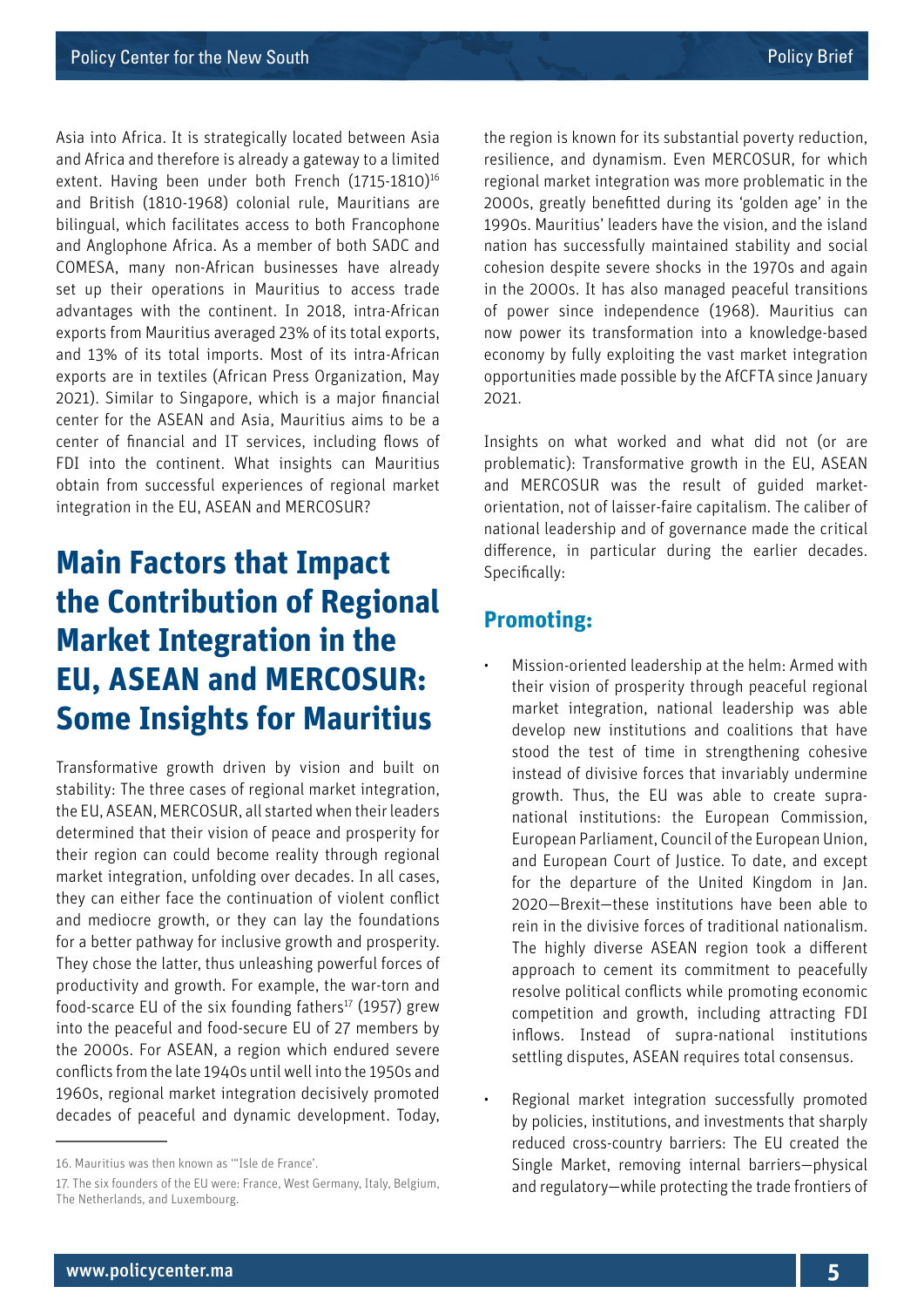the ever-expanding EU. Since the 2010s, the EU has been lowering these frontiers by signing FTAs with many countries, including South Korea (2015), Canada (2017), Singapore (2019), and Japan (2019). Today, the EU is the world's largest economy, accounting for over 20% of global GDP (European Parliament, May 2021). ASEAN countries also reduced trade and non-trade barriers and invested in the infrastructure needed to increase the competitiveness of their domestic economies for regional and global trade. The ASEAN Economic Community (formed in 2015) is now considered the fifth largest in the world. It is also a critical hub for global trade as over \$3.4 trillion of global trade transits through the ASEAN region every year (US-ASEAN Business Council, July 2019).

## **Opportunities and challenges for Mauritius in a Post-COVID Era**

Opportunities: The AfCFTA offers Mauritius the opportunity to use market access to penetrate an entire continent of 1.3 billion people, with a rising middle class, and to re-invigorate its economy by embracing the 4IR. It must develop industries and skills of the future. This requires, among other things, investing heavily in its human capital, and removing regulations that inhibit competition and stifle innovation and productivity growth. Embracing 4IR which requires developing a knowledge-intensive economy, suits Mauritius well since it is without mineral wealth, unlike continental Africa which is natural resource rich.<sup>18</sup>

Challenges: To make full use of this opportunity, Mauritius will have to re-invent itself, as it has done in the past every time the door closed on a cherished industry. Given the constrained fiscal environment in the post-COVID-19 period, and given the existential threat of climate change, the fundamental challenge is daunting: it has to do more with less, that is, transform itself within constrained resources. In particular, it needs to:

Attract private-sector investment including foreign resources: Private business requires a supportive enabling policy, institutional, and infrastructural environment, with good prospects of making profit. From 2009-19, investment as a share of GDP fell from 25% to 21%, and private investment by one fifth to 15%, while productivity of capital has been stagnant (WBG, April 2021). Various structural and regulatory problems, such as scarcity of skilled labor, rigid labor-market regulations, market concentration that undermines fair market competition, and subsidized state-owned enterprises (SOEs) including in energy and transport, have undermined private investments, their productivity and profitability. Competing for FDI is a high priority in a world of shrinking FDI flows. To attract such private investment, the Mauritius Competition Commission needs to promote procompetitive policies and regulation, and not limit itself to only consumer protection. A new Intellectual Property Rights Law has been adopted but it still needs detailed implementing regulations to become operational.

• Develop new competitive lines for exports: Mauritius has an urgent need to develop its competitiveness in high-skilled, knowledge-intensive merchandize and service exports, such as medical devices, watch parts, banking, telecommunications, and shipping. To be competitive, Mauritius must ensure its currency is not overvalued, as seems to have been the case pre-COVID-19.19 In addition, the development of new products, services, and labor skills will require increased investment in innovation and R&D. For example, only 9% of Mauritian businesses spend on R&D, whereas the share is 14% in high-income countries and 16% in other African countries (WBG, June 2021). State support should also be redirected from mature industries to remove across-the-board bottlenecks instead, and to support new technology and new processes. With the right skills and regulatory framework, Mauritius can position itself as a service hub for the continent, a gateway for Asia and other OECD countries.

<sup>18.</sup> Africa has enormous natural wealth: e.g., 30% of the world's mineral reserves; 12 % of the world's oil reserves; 40 % of the world's gold, and up to 90 % of the world's chromium and platinum. (UNEP) [https://www.](https://www.unep.org/regions/africa/our-work-africa) [unep.org/regions/africa/our-work-africa](https://www.unep.org/regions/africa/our-work-africa)

<sup>19.</sup> Yeyati and Fillipini (WBG, 2021) argue that the decline in competitiveness and the widening trade deficit pre-COVID-19 may also be associated with the large financial flows of the global business sector. The current exchange rate averages MRU 40 = 1 USD.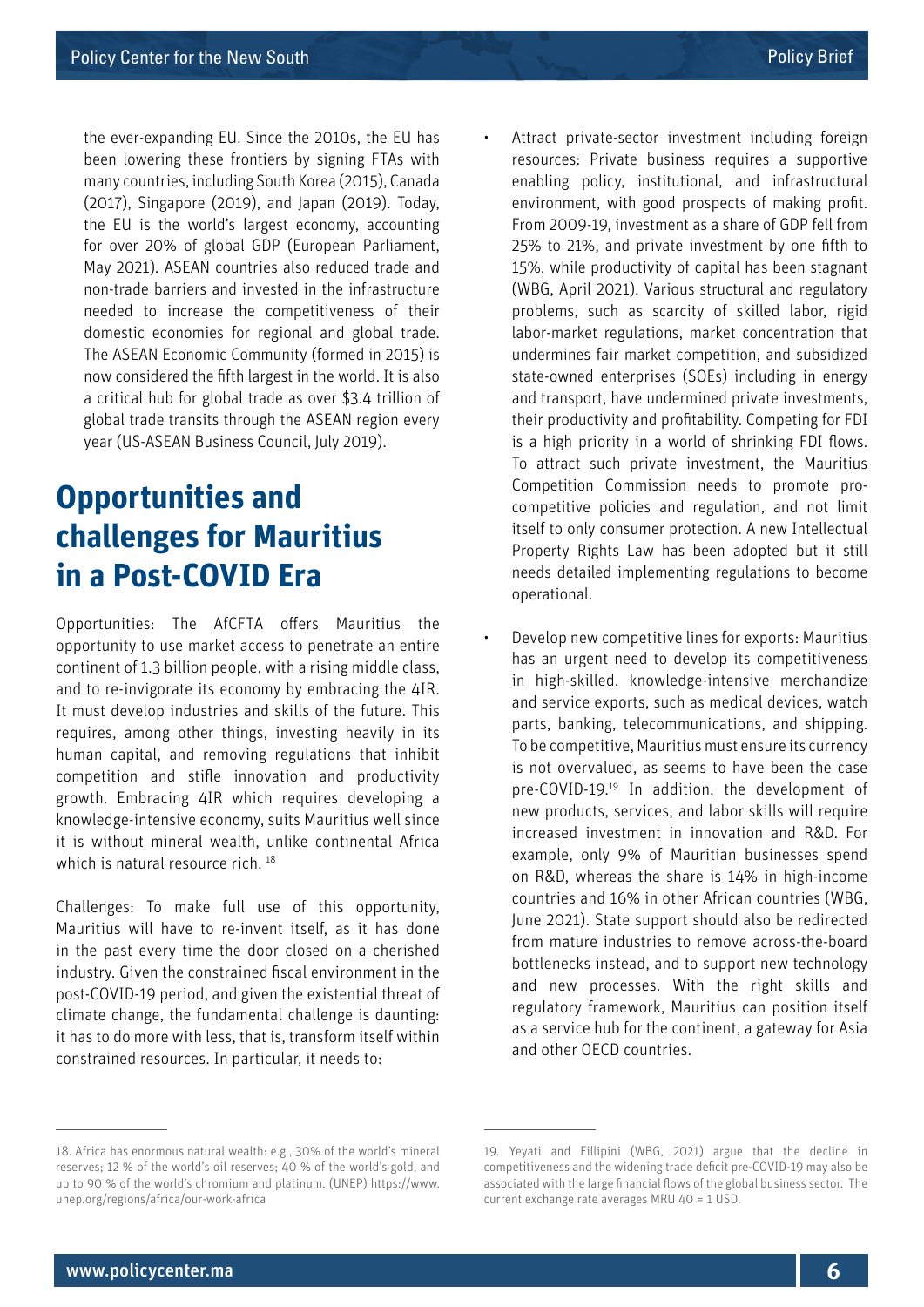Sustainably manage its limited land and marine resources in a climate change environment: Mauritius is among the top 10% of countries most exposed to natural disasters. It faces environmental threats including rising disaster risk related to climate change and depletion of its marine resources. Climate change is likely to significantly impact on Mauritius' economic growth.20 Mauritius has prepared a climate-change adaptation strategy. The challenge is for Mauritius to put in a place a sound and predictable regulatory regime so that private business can make long-term investments to better adapt and exploit any emerging economic opportunities.

### **Conclusion:**

The Government of Mauritius mounted an effective response to the COVID-19 pandemic in 2020, in terms of a hard lockdown and subsequent quarantine measures. Mauritius was considered 'COVID-19 free' between April 2020 and March 2021, when COVID-19 came back again.21 The heavy toll that COVID-19 exacted on Mauritius is evident as its GDP shrank by nearly 15%, the worst COVID-19 related loss in Africa. Already weakened prior to this big blow by its loss of preferential trade agreements on sugar and textiles in the 2000s, Mauritius was fully aware that it urgently needed to find a new engine of sustainable, inclusive, and resilient growth. Investing in 4IR technologies holds the promise of such a new engine that can transform Mauritius' economy. Mauritius successfully transformed itself when it was on the brink of collapse in the early 1980s to become an upper middle income country by 2020. Faced with this incredible opportunity of market access to the entire African continent with an estimated GDP of \$3.4 trillion, hopes are high that it will again rise to the occasion.

### **Bibliography**

- African Press Organization. May 04, 2021. "How can Mauritius take advantage of the African Continental Free Trade Area (AfCFTA)?" by Chido Pamela Mafongoya and Veedushi Mooloo. [https://](https://www.einnews.com/pr_news/540212606/how-can-mauritius-take-advantage-of-the-african-continental-free-trade-area-afcfta-by-chido-pamela-mafongoya-veedushi-mooloo) [www.einnews.com/pr\\_news/540212606/how](https://www.einnews.com/pr_news/540212606/how-can-mauritius-take-advantage-of-the-african-continental-free-trade-area-afcfta-by-chido-pamela-mafongoya-veedushi-mooloo)[can-mauritius-take-advantage-of-the-african](https://www.einnews.com/pr_news/540212606/how-can-mauritius-take-advantage-of-the-african-continental-free-trade-area-afcfta-by-chido-pamela-mafongoya-veedushi-mooloo)[continental-free-trade-area-afcfta-by-chido-pamela](https://www.einnews.com/pr_news/540212606/how-can-mauritius-take-advantage-of-the-african-continental-free-trade-area-afcfta-by-chido-pamela-mafongoya-veedushi-mooloo)[mafongoya-veedushi-mooloo](https://www.einnews.com/pr_news/540212606/how-can-mauritius-take-advantage-of-the-african-continental-free-trade-area-afcfta-by-chido-pamela-mafongoya-veedushi-mooloo)
- European Parliament. May 2021 "The European Union and its trade partners". [https://www.europarl.](https://www.europarl.europa.eu/factsheets/en/sheet/160/the-european-union-and-its-trade-partners) [europa.eu/factsheets/en/sheet/160/the-european](https://www.europarl.europa.eu/factsheets/en/sheet/160/the-european-union-and-its-trade-partners)[union-and-its-trade-partners](https://www.europarl.europa.eu/factsheets/en/sheet/160/the-european-union-and-its-trade-partners)
- International Organization for Migration (IOM). 2014. Migration in Mauritius: A Country Profile 2013. [https://publications.iom.int/system/files/pdf/](https://publications.iom.int/system/files/pdf/mp_mauritius_26aug2014.pdf) [mp\\_mauritius\\_26aug2014.pdf](https://publications.iom.int/system/files/pdf/mp_mauritius_26aug2014.pdf)
- JD SUPRA. June 29, 2021. "Mauritius on track for removal from European Union's list of high-risk third countries after FATF plenary". FATF stands for Financial Action task Force. JD Supra is a daily source of need-to-know intelligence on professional and personal matters. https://www.jdsupra. com/legalnews/mauritius-on-track-for-removalfrom-6238698/. October 22, 2021. "FATF announces Mauritius removal from its "grey list". [https://www.](https://www.jdsupra.com/legalnews/fatf-announces-removal-of-mauritius-8057983/) [jdsupra.com/legalnews/fatf-announces-removal-of](https://www.jdsupra.com/legalnews/fatf-announces-removal-of-mauritius-8057983/)[mauritius-8057983/](https://www.jdsupra.com/legalnews/fatf-announces-removal-of-mauritius-8057983/)
- Mo Ibrahim Foundation. Ibrahim Index of African Governance (IIAG). 2020. [https://mo.ibrahim.](https://mo.ibrahim.foundation/news/2020/2020-ibrahim-index-african-governance-key-findings) [foundation/news/2020/2020-ibrahim-index](https://mo.ibrahim.foundation/news/2020/2020-ibrahim-index-african-governance-key-findings)[african-governance-key-findings](https://mo.ibrahim.foundation/news/2020/2020-ibrahim-index-african-governance-key-findings). [https://](https://mo.ibrahim.foundation/sites/default/files/2020-11/2020-index-report.pdf) [mo.ibrahim.foundation/sites/default/files/2020-](https://mo.ibrahim.foundation/sites/default/files/2020-11/2020-index-report.pdf) [11/2020-index-report.pdf](https://mo.ibrahim.foundation/sites/default/files/2020-11/2020-index-report.pdf)
- Stiglizt, Joseph E. March 07, 2011. "The Mauritius Miracle". Project Syndicate. [https://www.project](https://www.project-syndicate.org/commentary/the-mauritius-miracle-2011-03)[syndicate.org/commentary/the-mauritius](https://www.project-syndicate.org/commentary/the-mauritius-miracle-2011-03)[miracle-2011-03](https://www.project-syndicate.org/commentary/the-mauritius-miracle-2011-03)
- Transparency International. Corruptions Perceptions Index. (CPI) 2020. [https://www.transparency.org/](https://www.transparency.org/en/cpi/2020/table/mus) [en/cpi/2020/table/mus.](https://www.transparency.org/en/cpi/2020/table/mus) [https://www.transparency.](https://www.transparency.org/en/cpi/2020/index/nzl) [org/en/cpi/2020/index/nzl](https://www.transparency.org/en/cpi/2020/index/nzl) [https://iclg.com/](https://iclg.com/alb/15103-african-governance-declines-for-first-time-in-10-years) [alb/15103-african-governance-declines-for-first](https://iclg.com/alb/15103-african-governance-declines-for-first-time-in-10-years)[time-in-10-years](https://iclg.com/alb/15103-african-governance-declines-for-first-time-in-10-years)
- Tsakok, Isabelle. Aug. 2021. Regional Market Integration, Agricultural Transformation and Poverty Reduction: A review of experiences in selected cases of regional market integration. Policy Paper. PP-14-

<sup>20.</sup> For example, rising temperatures will favor vegetative growth at the expense of sugar accumulation; rising sea surface temperatures will affect the tourism industry; and changes in ocean chemistry will negatively impact the coral reef systems, essential for the island's fisheries and biodiversity; increased severe cyclones will undermine the economy and drain the government's finances (WBG, Jn. 2015).

<sup>21.</sup> According to JHU, nearly 66 % of the population of Mauritius has been fully vaccinated (Sept 2021) https://coronavirus.jhu.edu/region/ mauritius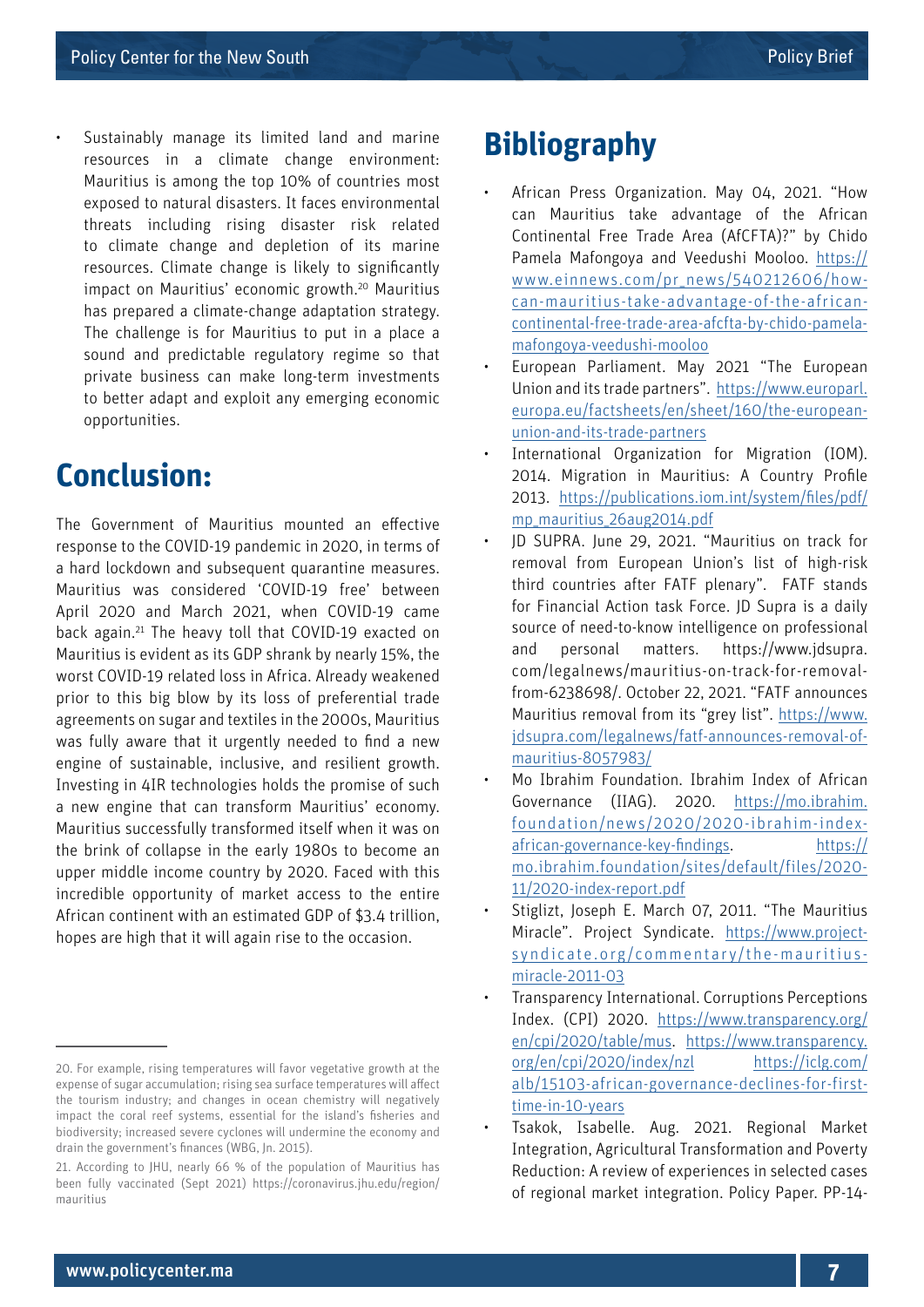21. Policy Center for the New South. [https://www.](https://www.policycenter.ma/sites/default/files/PP_14-21_Tsakok.pdf) [policycenter.ma/sites/default/files/PP\\_14-21\\_Tsakok.](https://www.policycenter.ma/sites/default/files/PP_14-21_Tsakok.pdf) [pdf](https://www.policycenter.ma/sites/default/files/PP_14-21_Tsakok.pdf)

- US-ASEAN Business Council, Inc. July 22, 2019. "ASEAN's Economy—ASEAN is Currently the 3rd Largest in the Indo-Pacific and the 5th Largest in the World". [https://www.usasean.org/why-asean/asean](https://www.usasean.org/why-asean/asean-economy)[economy](https://www.usasean.org/why-asean/asean-economy)
- World Bank. 10 July, 1989. Mauritius: Managing Success. Report # 7661-MAS. Eastern Africa Department, Africa Regional Office.
- World Bank Group. 25 June, 2015. Mauritius Systematic Country Diagnosis. Report # 92703- MU. [http://documents1.worldbank.org/curated/](http://documents1.worldbank.org/curated/en/766511467997634206/pdf/92703-CAS-P151720-Box391496B-PUBLIC-SecM2015-0219-IFC-SecM2015-0099-MIGA-SecM2015-0056.pdf) [en/766511467997634206/pdf/92703-CAS-](http://documents1.worldbank.org/curated/en/766511467997634206/pdf/92703-CAS-P151720-Box391496B-PUBLIC-SecM2015-0219-IFC-SecM2015-0099-MIGA-SecM2015-0056.pdf)[P151720-Box391496B-PUBLIC-SecM2015-0219-IFC-](http://documents1.worldbank.org/curated/en/766511467997634206/pdf/92703-CAS-P151720-Box391496B-PUBLIC-SecM2015-0219-IFC-SecM2015-0099-MIGA-SecM2015-0056.pdf)[SecM2015-0099-MIGA-SecM2015-0056.pdf](http://documents1.worldbank.org/curated/en/766511467997634206/pdf/92703-CAS-P151720-Box391496B-PUBLIC-SecM2015-0219-IFC-SecM2015-0099-MIGA-SecM2015-0056.pdf)
- World Bank Group. Sept. 2015. Mauritius: Inclusiveness of Growth and Shared Prosperity. GPVDR. Africa. [https://openknowledge.worldbank.](https://openknowledge.worldbank.org/handle/10986/23804) [org/handle/10986/23804](https://openknowledge.worldbank.org/handle/10986/23804)
- World Bank Group. April 2017. Country Partnership Framework for Mauritius, for the period FY 17 to FY 21. Report No. 112232-MU. [https://documents1.](https://documents1.worldbank.org/curated/en/648161499047236511/pdf/Mauritius-CPF-Final-05022017.pdf) [worldbank.org/curated/en/648161499047236511/](https://documents1.worldbank.org/curated/en/648161499047236511/pdf/Mauritius-CPF-Final-05022017.pdf) [pdf/Mauritius-CPF-Final-05022017.pdf](https://documents1.worldbank.org/curated/en/648161499047236511/pdf/Mauritius-CPF-Final-05022017.pdf)
- World Bank Group. (WBG) 2020. The African Continental Free Trade Area: Economic and Distributional Effects.
- World Bank Group. Climate Change Knowledge Portal. Mauritius. [https://climateknowledgeportal.](https://climateknowledgeportal.worldbank.org/country/mauritius) [worldbank.org/country/mauritius](https://climateknowledgeportal.worldbank.org/country/mauritius)
- World Bank Group (WBG). April 2021. Mauritius: Through the Eyes of a Perfect Storm-Coming Back Stronger From the COVID Crisis. A World Bank Group Country Economic Memorandum. [https://documents1.worldbank.org/curated/](https://documents1.worldbank.org/curated/en/586691621628367648/pdf/Mauritius-Through-the-Eye-of-a-Perfect-Storm-Coming-Back-Stronger-from-the-COVID-Crisis-A-World-Bank-Group-Country-Economic-Memorandum.pdf) [en/586691621628367648/pdf/Mauritius-Through](https://documents1.worldbank.org/curated/en/586691621628367648/pdf/Mauritius-Through-the-Eye-of-a-Perfect-Storm-Coming-Back-Stronger-from-the-COVID-Crisis-A-World-Bank-Group-Country-Economic-Memorandum.pdf)[the-Eye-of-a-Perfect-Storm-Coming-Back-Stronger](https://documents1.worldbank.org/curated/en/586691621628367648/pdf/Mauritius-Through-the-Eye-of-a-Perfect-Storm-Coming-Back-Stronger-from-the-COVID-Crisis-A-World-Bank-Group-Country-Economic-Memorandum.pdf)[from-the-COVID-Crisis-A-World-Bank-Group-](https://documents1.worldbank.org/curated/en/586691621628367648/pdf/Mauritius-Through-the-Eye-of-a-Perfect-Storm-Coming-Back-Stronger-from-the-COVID-Crisis-A-World-Bank-Group-Country-Economic-Memorandum.pdf)[Country-Economic-Memorandum.pdf](https://documents1.worldbank.org/curated/en/586691621628367648/pdf/Mauritius-Through-the-Eye-of-a-Perfect-Storm-Coming-Back-Stronger-from-the-COVID-Crisis-A-World-Bank-Group-Country-Economic-Memorandum.pdf)
- World Bank Group (WBG) and National Productivity and Competitiveness Council, Mauritius. June 08, 2021. Mauritius Productivity Study and Report 2020/2021. Report # AUS00002323. [https://documents1.worldbank.org/curated/](https://documents1.worldbank.org/curated/en/505891629463452213/pdf/MU-P173238-Productivity-Study-Report-Final-Draft-7-01-2021.pdf) [en/505891629463452213/pdf/MU-P173238-](https://documents1.worldbank.org/curated/en/505891629463452213/pdf/MU-P173238-Productivity-Study-Report-Final-Draft-7-01-2021.pdf) [Productivity-Study-Report-Final-Draft-7-01-2021.pdf](https://documents1.worldbank.org/curated/en/505891629463452213/pdf/MU-P173238-Productivity-Study-Report-Final-Draft-7-01-2021.pdf)